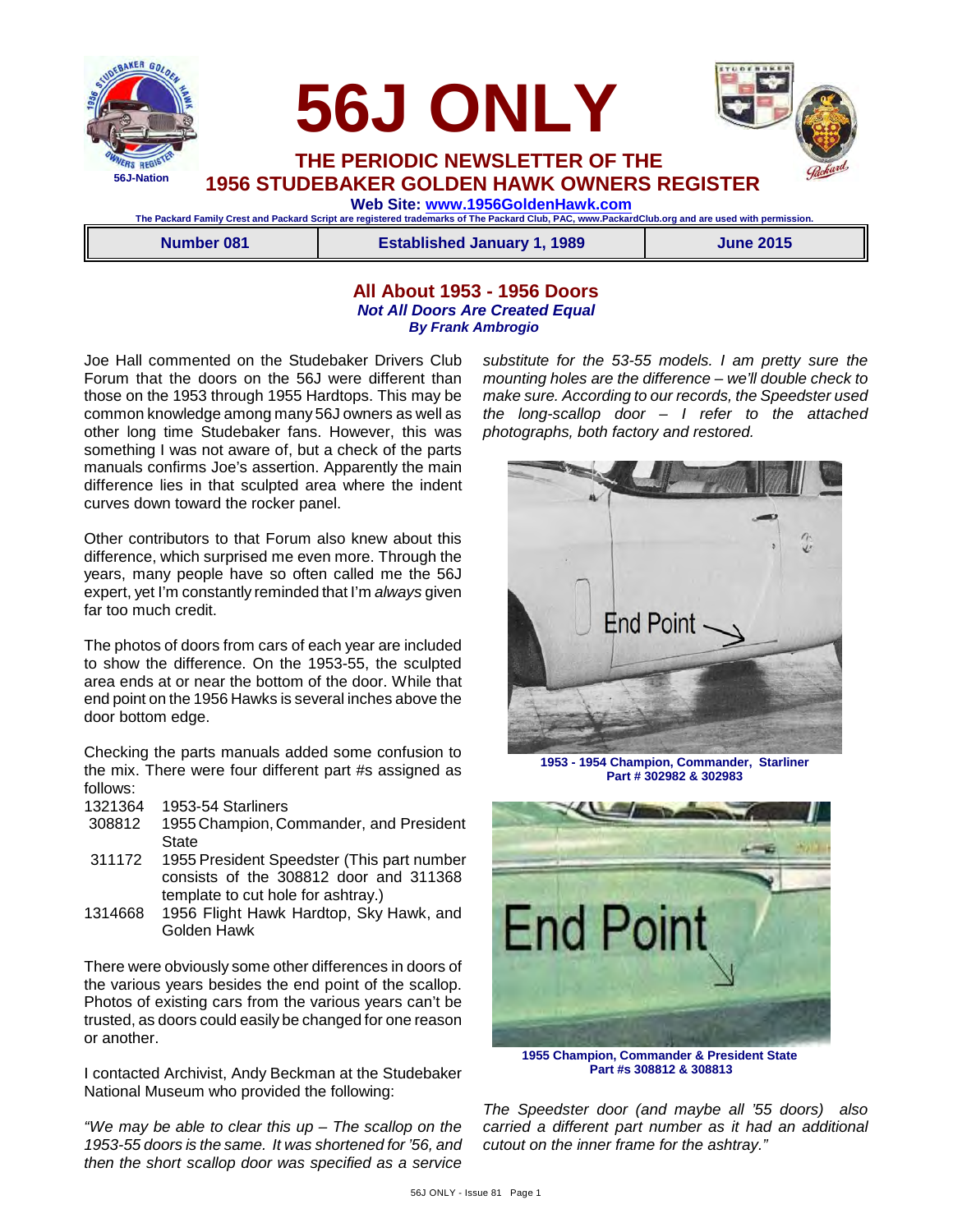

**1955 President Speedster - Part # 311172 & 311173 Photo courtesy of Andy Beckman, Studebaker National Museum**

After further checking, Andy reported with the following:

#### Here you go, Frank!

Part #s 302982 & 302983 was the original release for the 53-54 door with the long scallop.

Part #s 310606 & 310607 with the long scallop was the production release for the 55 door.

Andrew Beckman Archivist, Studebaker National Museum 201 S. Chapin St. South Bend, IN 46601 (574) 235-9714, [www.studebakermuseum.org](http://www.studebakermuseum.org)

So, if I have all the facts straight, here is the result: **302982 & 302983**

1953-54 Starliner with the long scallop - replaced by 1321364 & 1321365 with the short scallop

## **308812** & **308813**

 1955 Champion, Commander, and President State: Long scallop, different inner panel than 302982 & 302983

 **311172** & **311173** service only

 1955 President Speedster: Long scallop and ash tray hole. This # replaced by 1321364 & 1321365 with the short scallop

### **1314668 & 1314669**

 1956 Flight Hawk Hardtop, Sky Hawk, and Golden Hawk with the short scallop.

What started as a simple notion that there were two styles of doors used from 1953 to 1956 ended up being a lot more involved. Still, the major point is that from 1953 to 1955, the doors had the long scallop. The doors with the shorter scallop were introduced with the 1956 model year. The scallop was discontinued in 1957.

Thanks to Joe Hall for enlightening me on yet another item of authenticity for our cars, and giving me something to write about in *our* newsletter.



**1955 Speedster With The Replacement Door Part # 310606 & 310607 Photo courtesy Matthew Burnette**



**1956 Flight Hawk Hardtop, Sky Hawk & Golden Hawk Part # 1314668 & 1314669**

A very special thank you to Andy Beckman for taking the time to check this out for us. Without Andy's gracious help, we would know a lot less than we do now..

After more than thirty years of owning my cars, producing the 56J Parts Catalog, the Authenticity Guide, and the Restorers Guide video, I'm always amazed to learn something new. Now I wonder if I'm the only one who didn't know this. Now, get out there and check those doors!

## **Twice The Fun Or Double Trouble** *By Frank Ambrogio*

Owning two cars which are the same year, make, model and almost the same colors, has its advantages. Any parts for one car will also fit the other, so one spare part is equivalent to have two spares. It can also be fun to confuse my friends who think I only have one car. "Hey Frank, I thought your car had the dual four barrel setup!"

But owning two similar cars can also present some drawbacks, especially as I get older and my physical ability as well as my brain function exhibit signs of diminished capacity. Here's one example:

I converted the tachometer from the original setup that included the sending unit, to an all electrical unit. The tachometer looks exactly the same when viewed from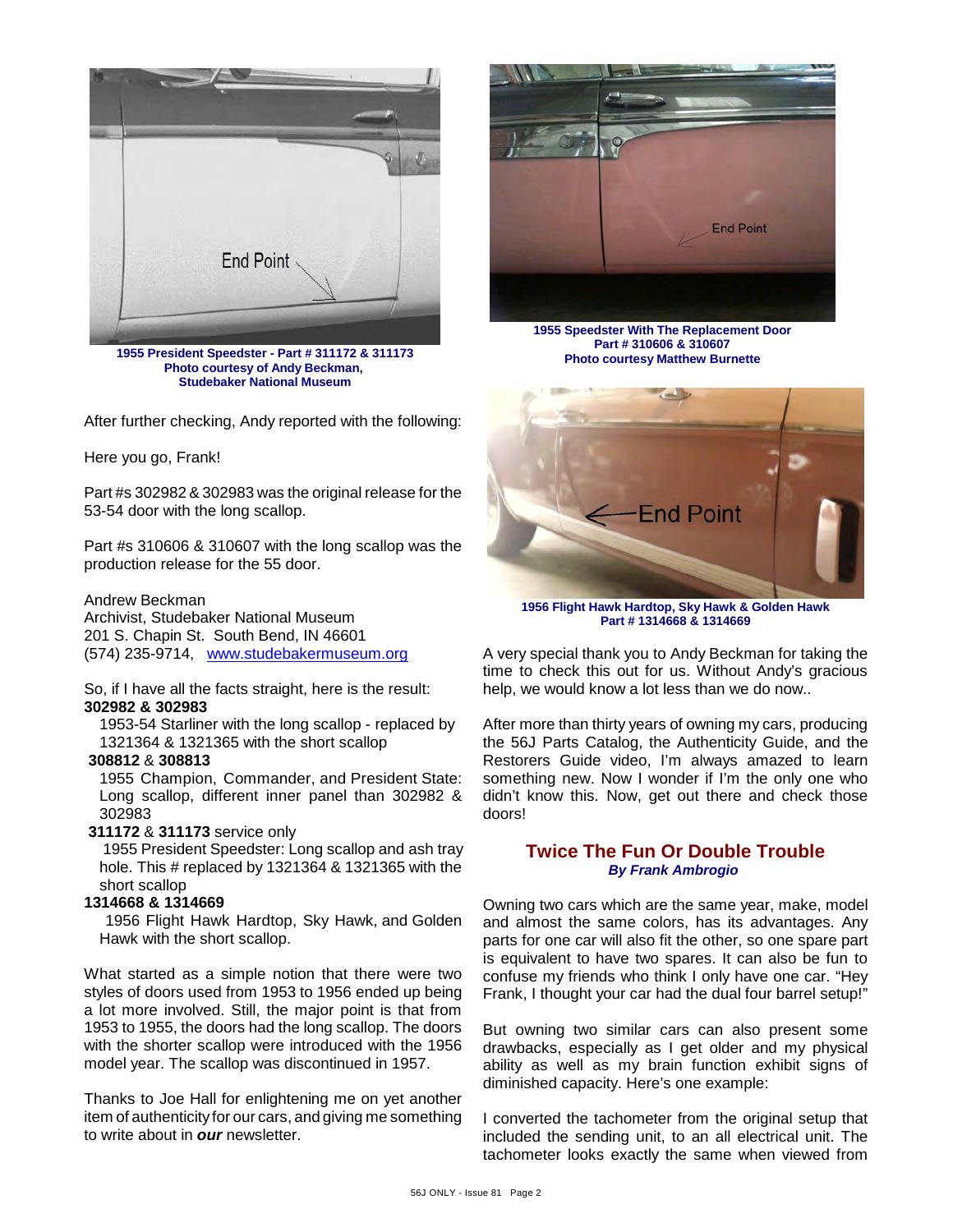inside the car, but there is no sending unit atop the distributor base under the hood. I did this conversion on one of the cars, with ease in the mid 1990s.

As the years have piled up, my ability to crawl under the dashboard has proven to be somewhat more of a challenge than it once was. If I try to lay under there today, I get dizzy after a couple of minutes. If I don't quit right away, I get sick and I have to sit still for about an hour.

The tachometer in my second car was always somewhat erratic. It would work for six months, then it wouldn't for a couple more. Some times it worked while I was driving and then it just stop working for no apparent reason. I know that adding a drop or two of a light weight oil can usually fix this problem, but I still had to remove the gage and then put it back. I decided to just convert the spare tachometer I had, and then make the switch.

When the converted tach was returned, I went to work to try to remove the old one. I've changed every gage in my first car, and the tachometer and clock are the easiest ones to remove. To remove the tach, all I had to do was disconnect the plug from the cable that goes to the sending unit, pull out the light bulb socket, and then remove one screw. The tachometer would then slide out forward from the dash and the replacement could then be slid in.

Unfortunately, the emergency brake handle and other assorted dashboard support hardware are in the way. Compounding the problem in this instance, was that I had to approach that screw from the top. Attacking that screw as the first step, it wasn't long before the dizziness appeared and I had to quit. This same scenario happened four or five more times over the next six to eight months. Each time I was determined to at least remove the tachometer before the dizzy feeling came about. Each time I had to give up without success.

On the last attempt, I went through the whole routine with the same result. Frustrated and dizzy, I sat there in the driver's seat trying to regain my sense of equilibrium. After a moment of reflection. I glanced to my left at the other car. Suddenly, a sinking feeling better described as stupidity came over me.

I was in the wrong car!

Yes, to my left sat the car I should have been sitting in. I'm not sure if I was in the correct car on any of my other attempts, but I'm hoping I was every time. I took this as a sign that I was not destined to replace



**Which Twin Has The Tach**?

that tach. I took the car to an electrical shop and

convinced myself that the amount it cost me was money well spent.

For quite some time, I kept this secret to myself, but as the old saying suggesting that "time heals all wounds", I've told the story several times and it has always gotten a good laugh.

If you happen to own more than one car of the same year, make, and model, please take my advice. Before doing any work, make sure you brain is in good condition and doesn't take any unscheduled vacations.

## **Here We Grow Again**

*If you move, please remember me when you send your change of address information.*

- 631 Bruce D Shaw SN 6031047 Vineland NJ Prev Owner Tom Baith
- 632 Walter Hultzschj SN 6030300 Unterschleissheim GER Prev Owner Bob Powell
- 633 John Kwiatkowski SN 6031884 Belleville PA Prev Owner Frank Ambrogio
- 634 Jim Knox SN 6800330\*<br>Cold Spring NY Prev Owner Unkno Prev Owner Unknown

\* = New (Not previously registered or reported)

*NOTICE: In lieu of dues, and to help keep my records correct, registration forms are mailed to owners who haven't been heard from for several years. If you receive one, complete and mail it at once or you will be dropped from the mailing list.*

# **How Many Are Left?**

*1956 Golden Hawks Registered/Reported/Scrapped*

| 234 | <b>Registered Owners</b>                   |  |
|-----|--------------------------------------------|--|
| 297 | <b>Cars Registered By Owners</b>           |  |
| 325 | *Cars Reported But Not Registered by Owner |  |
| 622 | <b>Total Cars Registered plus Reported</b> |  |
|     |                                            |  |
| 41  | Additional Cars Reported as Scrapped       |  |

# **Mail Bonding**

**If you need help or can offer advice, share it with other owners. (Edited as required.)**



## **Walter Hultzsch** April 28, 2015

My Golden HAWK arrived today in Munich with car transport very well. I couldn't drive it because I haven't got a driving permission for the car. I'll see it tomorrow and give you some pictures in the forum.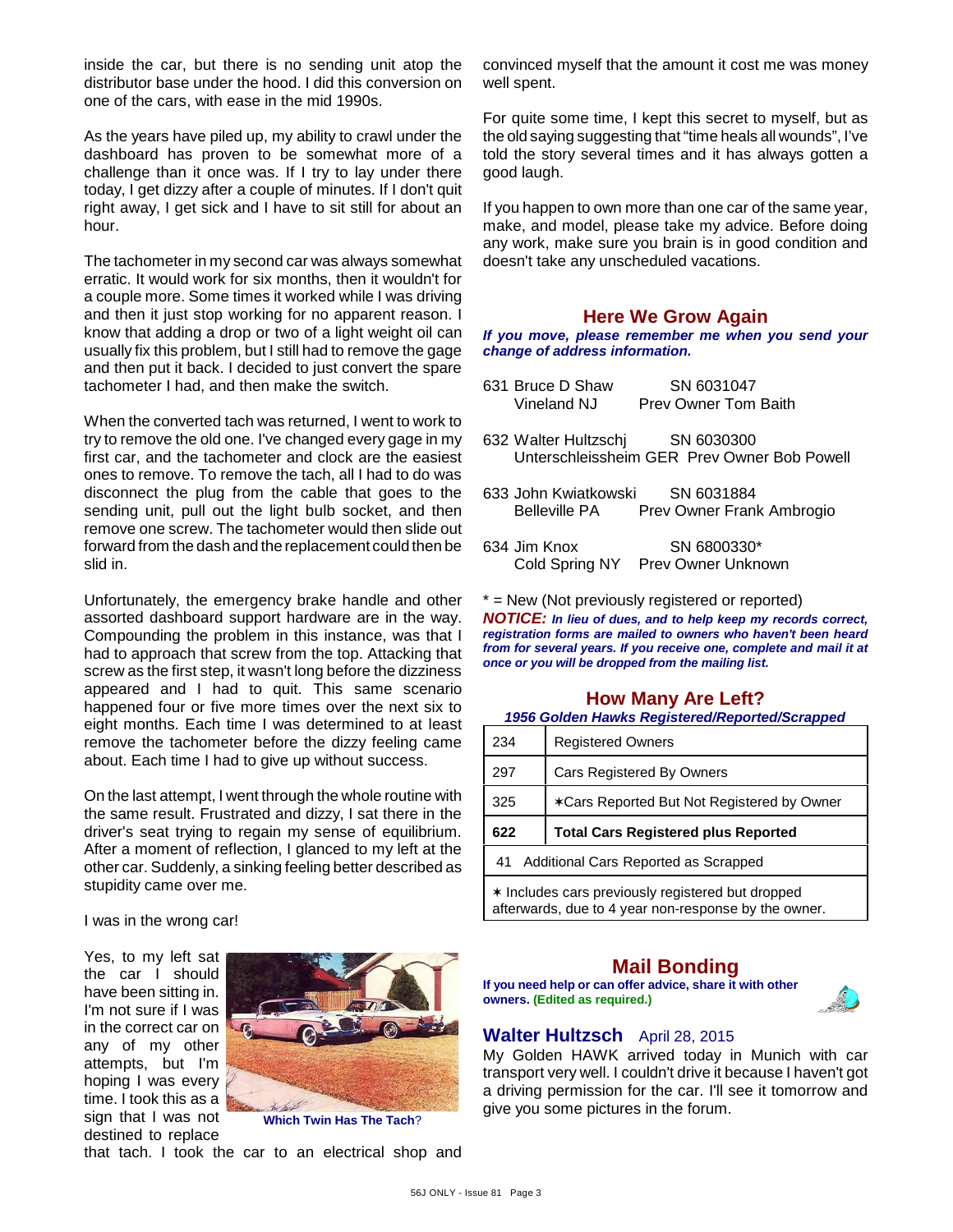## **Administrative "Assistance"**

**NOTE: Special notes and recurring items.**

°**EMAIL CLUTTER**: **I easily get 100s of messages a day, most of which are useless and interfere with the more important items. Please do not send forwarded mail to me. I just can't read it all. This includes anything not 56J related, especially jokes, E-cards, political and religious messages. Believe me, if you send it, I'll get it from 10 others also. Far too much aggravation for me!!!**

°**56JONLY Message Forum** Started by owner Scott Reid in July, 2002 for owners and fans to exchange information. Click on *56JONLY Message Forum* on our home page.

**NOTICE:** *If you want to contact me to include something in the newsletter, you must send it to me directly. You can do so through the 56SGHOR web site. NEVER write me at the Yahoo address. Scan the QR Code with your mobile device.* 



°**56J ONLY, Electronic Version** of the newsletter is in color, and undamaged in transit. If you would like to receive it electronically, *and save me a buck*, let me know and send me your Email address. I will send you a notice when the latest version is posted on the web site. You can read it, download it, and/or print it at your leisure. If you are not able to view it on the web site, let me know and I'll send it as an attachment. Anyone with an Email address on file with me, will automatically receive the newsletter electronically. **Let me know if you prefer to receive it by mail**. The mangling, ripping, and stains are free.

# *Wheel Estate*

**Our infrequent printing schedule means ads may be a year old. Please let me know if a transaction has been completed. All prices are subject to change. ALWAYS check with the person or vendor for the latest pricing, shipping, and availability. Cars**

**For sale:**1956 Golden Hawk in restorable condition plus all the premium quality NOS parts (collected over a 20 year period), plus specialty parts to restore it to concourse quality. Entertaining offers between \$20k and \$30k. Contact Bo Markham at 352-528-3304 or [bomarkham@embarqmail.com](mailto:bomarkham@embarqmail.com) (04-09-15)

**For sale:** 1956 Golden Hawk for Sale.352" Packard V8, automatic transmission, PS, PB, radio, Green/White, damaged front fender and cracked passenger door window, Serial 6800570, \$8000.00. George Vranich 724-866-7087. (10-2014)

**For sale:** 1956 Golden Hawk. Gold in the center & White on

the roof and lower body. Priced reduced to \$14,000, I could provide the full set of photos to anyone interested or you can see them on the 56J web site. Elaine Kordyban 6413 Wager Dr Rome NY 13440 phone 315-339-4847



email [ekordyban@yahoo.com](mailto:ekordyban@yahoo.com) (09-2014)

For sale: 1956 Golden Hawk painted General Motors gold and Studebaker white. automatic with 51930 miles. new windshield, tires ,exhaust system with chrome extensions. Wheel covers are not original but look great. Car is in Iowa.



No RUST \$32,000. Wilma Hummel 712-568-3315 [wilmers@hickorytech.net](mailto:wilmers@hickorytech.net) (09-2014)

#### **Other**

**For sale:** PerTronix #1382 and PerTronix II #91382 Ignitor for Autolite IBJ-4001C & E distributors.

Matt Rosa Ponderosa Mustang, 850-857-1084 [FORD6566@aol.com](mailto:FORD6566@aol.com) [www.PonderosaMustang.com](http://www.PonderosaMustang.com) **Mention "Golden Hawk Newsletter"** (04-2015)

**For sale:** Large stock of Studebaker parts, 1934 - 1966, plus locating services. Hours by appointment. Call anytime, especially early evenings and weekends. Over 40 years Studebaker parts experience, Joliet Studebaker Service, Robert Kapteyn (Sr.), 112 Bissel Street, Joliet IL 60432, 815-722-7262, Email: studebaker@mac.com (04-2015)

**Adhesive Vinyl Inserts,** for AC 2799 wheel cover. Enough for 4 hubcaps, with spare inserts. \$27.50 includes directions & shipping in continental U.S. Right Impression, 319 S Chestnut St, Kimball, NE 69145, Phone or



Fax: 308-235-3386 [rimpres@earthlink.net](mailto:rimpres@earthlink.net) (04-2015)

**For sale:** Reproduction Fuel Tank Sending Units from KM Lifestyle, 12 Jacques Street Worcester, MA, 01603. Call (508)792-9500 Monday - Friday 9AM - 5PM (EST) for latest prices or visit their web site at: http://www.mykmlifestyle.com/ (04-2015)



**For sale:** 1956 Hawk Taillight Lenses #1312681 reproduction, excellent quality.1540137 Wiper Switch Reproduction. 1540135 Headlamp switch reproduction. Other parts also at http://www.StudebakerParts.com Chuck Collins, 2410 W. Freeway Ln., Phoenix AZ 85021 602-995-5311, chuck@studebakerparts.com (04-2015)

**For sale:** Packard V8 engines built to your specifications. I have a completely rebuilt 352"• long block in stock for \$3995. Can build custom 374"• to Jet Streak specifications. NOS Packard V8 hydraulic valve lifters made by Johnson, a major OEM supplier \$10.00 each. Cam Retainer Plate and Spacer - The factory engineers redesigned the oiling system to ameliorate the lifter clatter problems. The second-design cam retainer plate and spacer has been remanufactured in A2 tool steel and is now available. Don't rebuild your Packard V8 without it. - \$75. Oldsmobile V8 Oil Pump Conversion Kit - \$210, Oldsmobile V8 Standard Duty Oil Pump and Pickup - \$100, Oldsmobile V8 High Volume Oil Pump and Pickup - \$150. Re-Manufactured Packard Oil Pump – Vacuum Pump replaced by a 1/2"• cast iron bottom plate and triple the bearing area - \$350 and exchange of your pump. Neoprene Rear Main Seal - \$25. Reinforced Front Balance Damper and Neoprene Seal -\$100 and exchange of your damper. I have any and all new and used parts for your Packard V8. PM me [PackardV8@comcast.net](mailto:PackardV8@comcast.net) with questions or requests. For orders, send cashier's check, money order or PayPal to Jack Vines, 3227 E. 28th Avenue, Spokane, WA 99223 **Packard V8 Limited**. (01-2015)

**For sale:** 56J Parts: New!: Mechanical Brake LightSwitch \$12, Hawk Hydrovac mounting Brackets \$75/set,Hawk under dash tissue dispenser mounting bracket \$30,Upper & Lower Radiator Hoses \$20/ea, Fan & PS Belts\$10/ea, S/S "Check-Mark" mounting brackets \$15/pr,Speedometer Cable \$50, Ultra Front Seal \$20, PilotBearing \$25, Brake Wheel Cylinders \$35/ea, 160 degThermostat \$9, Inner Fin mouldings (C-Chromew/mounting clips) \$95/pr, Sparkplug Wire Bracket RubberGrommets \$2/ea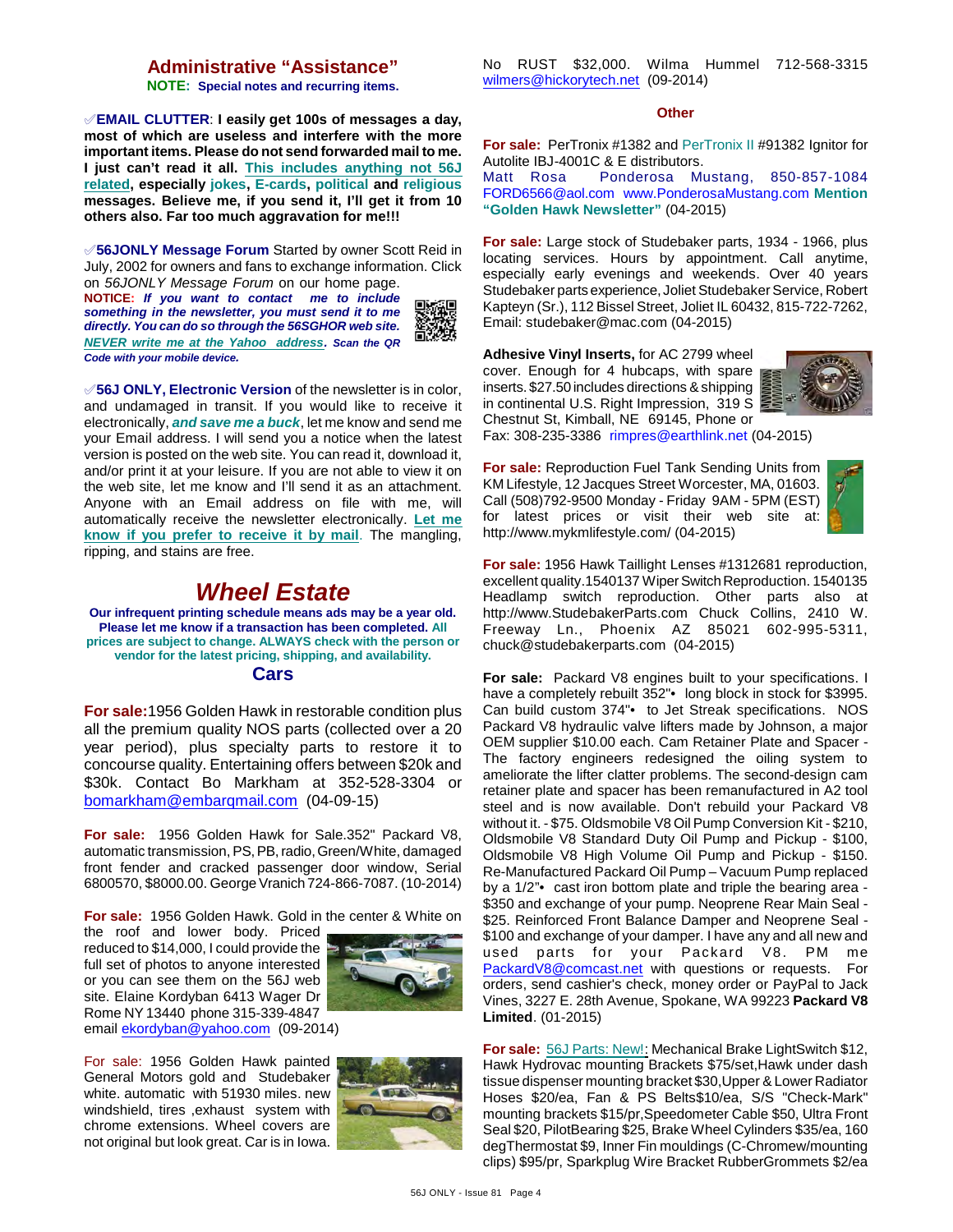56J Tune-up parts: Premium qualitysolid core custom 56J & Packard engine spark plug wiresets. Please specify wire bracket type- early finger-type orlater grommet-type, and single or dual carburetors. Cost is \$56 + \$12 shipping. Points \$6, Rotor \$10, Condenser\$7, Dist. Cap \$5-\$10-\$15, Spark Plugs \$15 (set of 8),Carburetor repair kits \$40.

Sample of NOS parts available: Fenders (inquire); Rear motor mounts \$65; R. Hood Hinge\$40; Dip Stick, Tie Rod Ends, Hood Spring Set \$34;1956-58 Hawk RF window regulators: LF \$150 RF \$100;Ultra tail shaft seal \$20; Packard Exhaust gasket set/\$25;56 Hawk trunk lock housing \$85; 56 Hawk front fender spears \$85ea/\$165pr; 56 Hawk Inst lite sw \$35,Climatizer sw \$35; 56-64 Hawk RF fender ext \$35; 12Volt Sparton Low tone horn \$85, Front hood safety catch kit for double locking safety \$75

**Rebuilt parts:** 56J Starters \$225 & 56J Generators \$175 (\$75 core); Rebuilt water Pumps \$95 (your core appreciated), Rebuilt Fuel Pumps \$95 (\$75 core charge); Hood latches \$60,Revulcanized front motor mounts \$220/pr (exchange),Stainless wheel mouldings,

**Used Parts**: Lots of used 56J trim, switches, gauges, sheet metal, etc. Please Inquire.

New Radio Dial Glass for 1956-57 Studebaker Delco radios, including 56J's. Accurate reproduction dial glass, just like original, \$25 + \$4 shipping.

Rebuilt Packard water pumps for sale \$95, plus \$11.00 for shipping, (your core is appreciated).

Tachometers & Tachometer Sending Units: I can repair most of these. I also rebuild sending unit to tachometer interconnect cables.

Transmission Puke kit-II: Stop fluid from belching out of dip stick tube on start up. \$5 ppd.

**Brent Hagen, 6220 SE 55th Ave., Portland, OR 97206-6800.** Email [ghawk352@effectnet.com](mailto:ghawk352@effectnet.com) Ph 971-219-9687. www.1956goldenhawk.com/hagen (07-2014)

**For sale:** 1956 Sky Hawk and Golden Hawk headliner trim bows. One set consisting of 3 pieces with ends tapered. \$89.95 per set (free shipping). Myron McDonald, 417-678-4466 or cell 417-229-2603 (01-2013)

**Recast Steering Wheel PN 1540647,** white, 17" just like the original. Contact us for price. Shrock Body Shop, 3999 Tyrone Pike, Coalport PA 16627. (01-2013) [www.shrockbrothers.com/steering\\_wheels.html](http://www.shrockbrothers.com/steering_wheels.html)



**Air conditioning** for 1955-56 V-8 Packard engine in whichever car it is in. You will need the third pulley and bolt for the crankshaft to drive the compressor. Modern, dependable, serviceable equipment starts with the Sanden compressor, 100-AMP alternator to keep

your battery charged, and the electric cooling fan. **AC pulley and bolt** \$300.00, **Bracket Kit** for alternator & compressor including offset oil fill tube and all hardware, NAPA numbers for belts, etc. \$350.. Includes shipping and handling. **ALSO**

**Ultra400 Automatic Transmission Conversion** for your 1956 Golden Hawk to a TH400. Enjoy the difference and confidence. No puking overflow. More power to the wheels. Jack Nordstrom, 4975 IH-35 South, New Braunfels TX 78132, Tel 800-775-7077. (01-2013)



**For sale:** AC-2754 Exhaust extension. Originally available on 1956 Hawks and station wagons. Chrome finish. Dresses up tailpipe and prevents gasses from marring car finish. ea. 1-104 Oil Filter Decal. 1-083 Valve Cover Decal (2 required). For prices, shipping fees, and availability, Studebaker International, 97 North 150 West, Greenfield IN 46140-8562, 317-462-3124, FAX 317-462-8891, Website: www.studebaker-intl.com Email: jim@studebaker-intl.com (01-2013)

**For sale:** Many used 56 J Parts, Hawk doors and rear quarters, Packard V-8s, 3spd overdrive setups, Power steering pumps. Call for needs. Many Studebaker Parts Available. K Body Window Flipper Restoration, Stainless steel straightening, polishing. Very Good 56 Golden Hawk Hood. Dwayne Jacobson, 2620 Lake View Dr, Junction City, WI 54443. Phone 715-572-7292 email- [studebaker56j@mac.com](mailto:studebaker56j@mac.com) (11-2011)

## **56J Club Items**

*All Proceeds Help Maintain the Register Some Items are free to view or download on our web site or can also be ordered on-line*

\$38.00 **1956 Studebaker Golden Hawk Parts Catalog.** 320 pages. Includes specifications, part numbers, illustrations, indexes, utility items, and accessory codes, and a list of service bulletins (add \$25.00 foreign S/H).

**1956 Studebaker Golden Hawk Authenticity Guide.** Documents most of the quirks with 30 color photos and all decals shown. Divided into sections covering the engine, exterior, interior, trunk, paint and accessories (add \$16.00 foreign S/H)



**DVD and CD Items** PDF format, viewable with Adobe® Acrobat® Reader (included).



**1956 Studebaker Passenger Car Manuals on DVD. (Not for TV DVD player)** Contains the files that are on all three CDs plus the 1955-58 Chassis Parts Manual, 1953-58 Body Parts Manual, 1956-57 Shop Manual, and the 1958 Shop Manual Supplement **\$20.00**

| 1956 Golden Hawk Restorers Guide on DVD Contains a video          |         |
|-------------------------------------------------------------------|---------|
| version of the Authenticity Guide with many new items             |         |
| discussed.                                                        | \$20.00 |
| 1956 Studebaker GH Manuals on CD Parts Catalog.                   |         |
| Authenticity Guide, Owners Manual, Accessories Catalog, and       |         |
| Warner Overdrive Manual.                                          | \$11.00 |
| <b>56J ONLY Newsletters on CD</b> Contains all the back issues of |         |
| 56J Only in .PDF format.                                          | \$11.00 |
| 1956 Studebaker GH Production Orders CD All 4073                  |         |
| Production Orders for 1956 Golden Hawks, produced directly        |         |
| from our data base.                                               | \$11.00 |
| Copy of the Original Production Order for your car. Directly      |         |
| from microfilm, Send serial number.                               | \$12.00 |
| <b>Decals-Tags-</b>                                               |         |
| Oil Filler Cap, blue/buff                                         | \$3.00  |
| Oil Bath, yellow/black                                            | \$4.00  |
| Seat Belt, red/black/white (need 2) ea.                           | \$3.00  |
| <b>Generator Field Terminal Tag, red</b>                          | \$1.50  |
| Tachometer Sending Unit Tag, red                                  | \$ 3.00 |
| <b>Club Rosters</b> send Email or SASE (Registered owners only)   |         |



*Make Checks Payable to Frank Ambrogio. Scan the QR Code with your mobile device to go to our web site.*